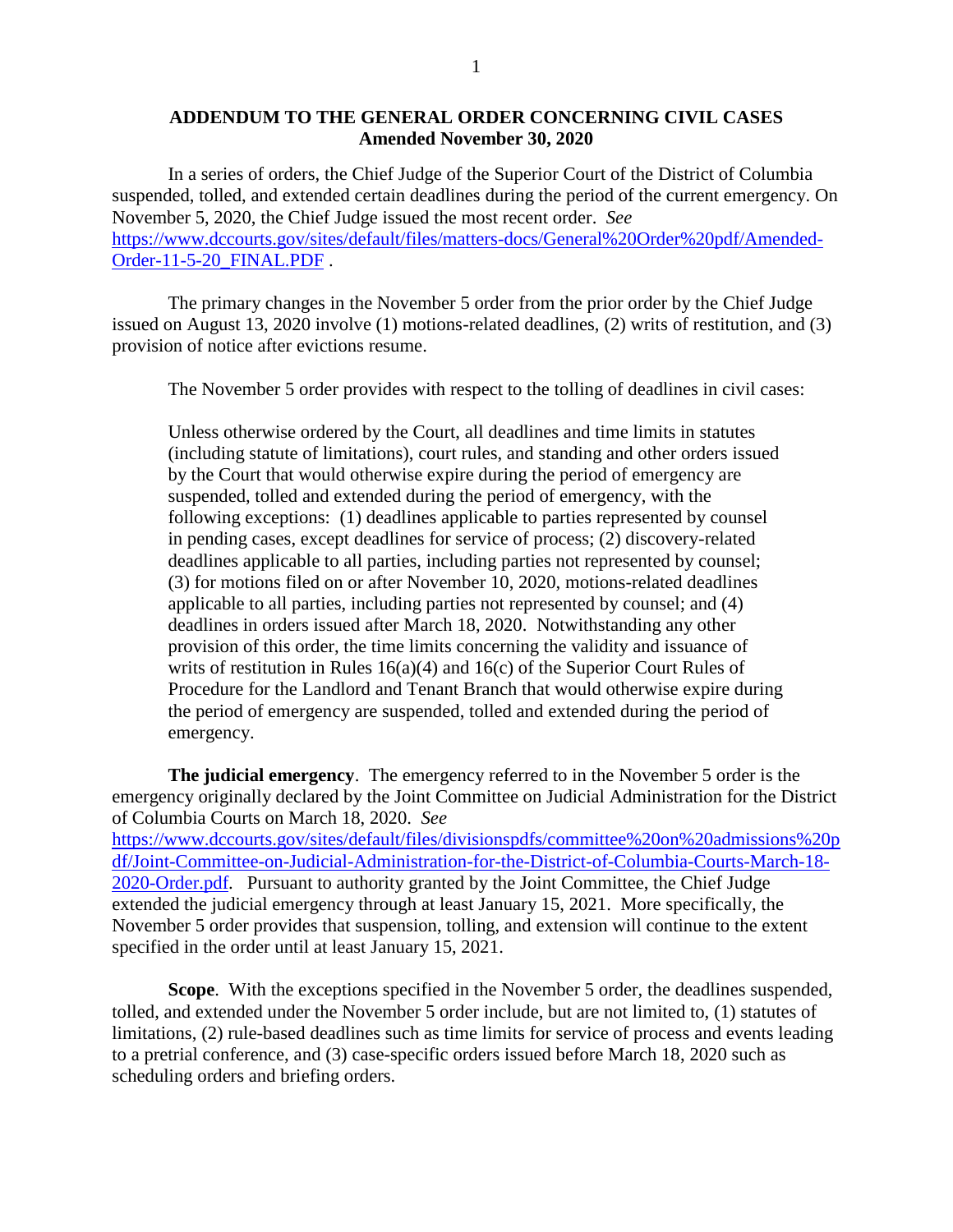The new deadline will be determined by the date on which the period of tolling ends. If no exception in the November 5 order or in the Chief Judge's prior orders applies, the date on which the period of tolling ends is currently January 15, 2021 under the November 5 order; if one of these exceptions applies, the date is earlier. The new deadline depends in part on whether the event that triggers the deadline occurred before or after March 18, when the tolling period began under the chief judge's initial order. If an event before the start of the tolling period triggered a deadline that falls within the tolling period, the number of days remaining before the original deadline on March 18 are added to the end of the tolling period. For example, deadlines for service of process are tolled under the November 5 order, and if the deadline for service of process was one week after the tolling period began on March 18, the new deadline would be one week after the tolling period ends (which is currently January 15, 2021). If an event during the tolling period triggered a deadline, the clock would start running on the date the tolling period ends. For example, if a plaintiff filed a complaint between March 18 and January 15, 2021 and has 60 days to serve under Rule  $4(m)(1)(A)$ , the plaintiff will have 60 days after January 15 to serve the defendant.

If the extended deadline that would apply under the November 5 order as a result of the tolling is appropriate in the circumstances of a particular case, a party should *not* file a motion seeking to extend the deadline. If a party wants a deadline different from the deadline that would apply under the November 5 order, the party must file a motion to shorten or extend this deadline.

The November 5 order does not preclude any party from taking an action even though the deadline for the action is suspended, tolled, and extended because of the current judicial emergency.

**Exceptions**. The November 5 order makes four exceptions to the general principle of suspension, tolling, and extension of deadlines.

**Represented parties**. The first exception concerns deadlines established by statute, rule, or order applicable to parties represented by counsel in pending cases, except deadlines for service of process. If a party represented by counsel needs additional time to complete a task due to pandemic-related reasons, the party must file a motion (after attempting to obtain other parties' consent).

This exception for any party represented by counsel applies regardless of whether or not other parties in the cases are represented by counsel. If a party represented by counsel wants an unrepresented party to comply with a deadline other than a discovery-related or motion-related deadline covered by the second and third exceptions more fully discussed below, the party must file a motion if the unrepresented party is not willing to comply voluntarily.

This exception, and the second exception for discovery-related deadlines, do not affect the requirement in Rules  $16(h)(1)$  and  $37(a)(1)(A)$  that parties meet for a reasonable period of time to resolve a discovery dispute before anyone can file a discovery-related motion, or the requirement in Rule 16(c)(1) that lawyers and unrepresented parties meet "in person" before a pretrial conference. During the public health emergency, one or all parties may have good reasons not to meet in person, and conferring by telephone or videoconference may be a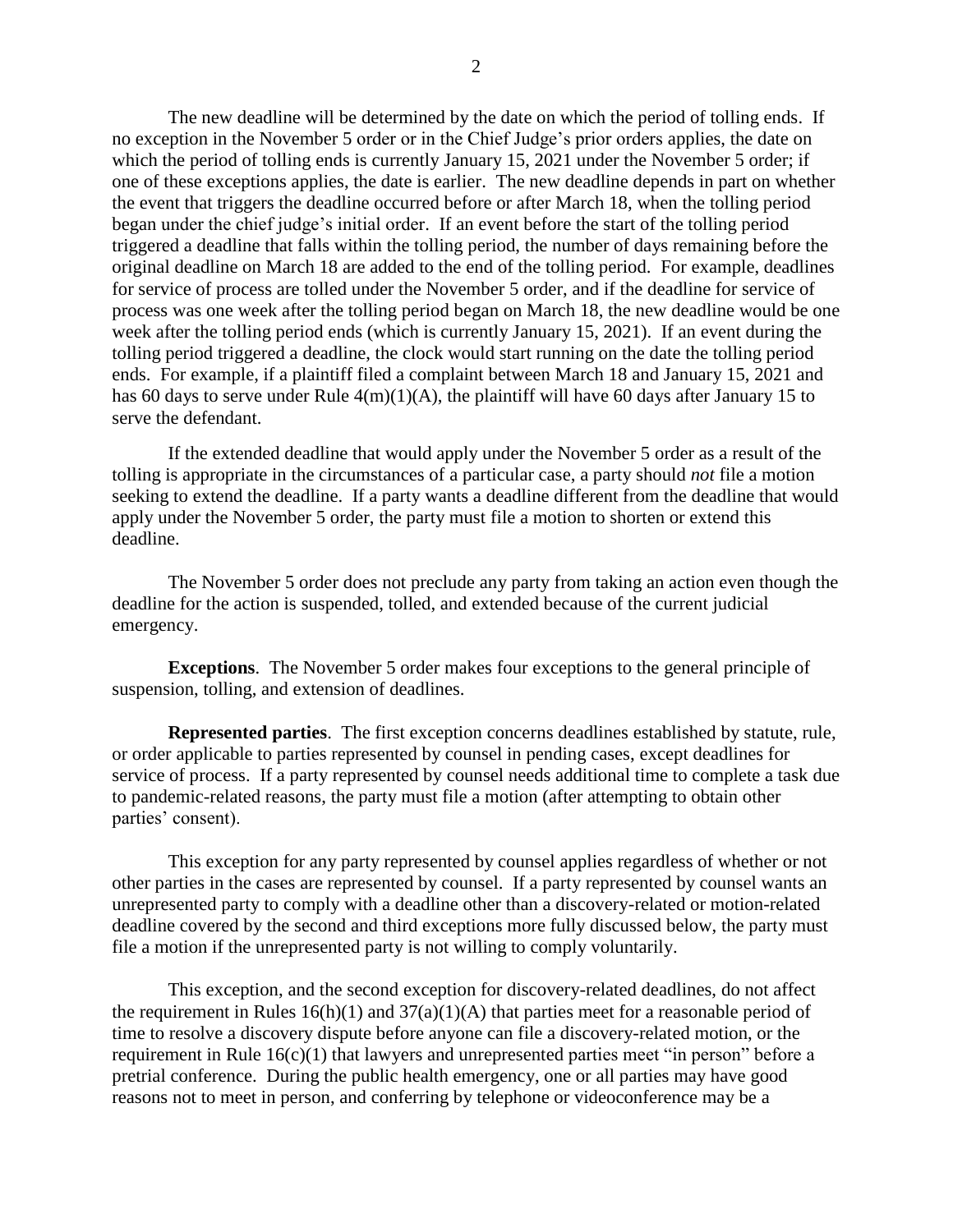reasonable alternative in the circumstances. Judges have discretion to waive or modify the "in person" meeting requirements in Rules  $16(c)(1)$ ,  $37(a)(1)(A)$ , and  $26(h)(1)$ . This discretion exists even if the parties do not ask for advance approval to attempt to resolve an issue without an in-person meeting, and the parties instead inform the court in a motion or joint pretrial statement that they conferred without an in-person meeting for specified pandemic-related reasons. Parties can expect judges to rule on discovery motions and conduct pretrial conferences, if the parties have not met but one or both parties had a reasonable basis related to the pandemic not to meet in person and the parties conferred, or offered to confer, through reasonable alternative methods.

This exception does not apply to deadlines for service of process, which remain suspended, tolled, and extended until otherwise ordered by the court on a case-by-case basis. Service-related deadlines are excluded because public health concerns may make service difficult. This exclusion does not prevent a plaintiff from attempting service during the period of the judicial emergency.

This exception applies only to pending cases. Accordingly, statutes of limitations remain suspended, tolled, and extended, even if the potential plaintiff is represented by counsel.

**Discovery deadlines**. The second exception, which was initially adopted in the Chief Judge's August 13 order, concerns discovery-related deadlines applicable to all parties, including parties not represented by counsel, and unlike the fourth exception, it applies to deadlines in orders issued before March 18. For parties represented by counsel, this second exception duplicates the first exception, which also applies to discovery-related deadlines. If any party needs additional time to complete a discovery-related task, the party must file a motion (after attempting to obtain other parties' consent).

The following examples are illustrative for any case subject to a scheduling order issued before March 18; they also apply under the first exception to parties represented by counsel. If a party was served with interrogatories 14 days before March 18, 16 of the 30 days provided by Rule 33(b)(2) to respond to interrogatories remained when the discovery deadline was suspended, tolled, and extended by the March 18 order, so the party had 16 days from August 13 to serve its response. If a party was served with interrogatories after March 18 and before August 13, the party had 30 days from August 13 to respond. If the party was served with interrogatories after August 13, the party had 30 days from the date of service to respond.

Unrepresented litigants may not be aware that the suspension, tolling, and extension of discovery-related deadlines ended on August 13. Rule 37(a) requires that before a party files a motion, the party, whether represented or unrepresented by counsel, must try to resolve any dispute about when the other party will provide discovery, and Rule 37(a) provides that the court may order the party from whom discovery is requested to provide the discovery. The court will consider all relevant factors in deciding whether to order an unrepresented party to provide discovery and what deadline is reasonable for discovery.

**Motions deadlines**. The third exception involves motions-related deadlines applicable to all parties. Prior orders by the Chief Judge ended the suspension, tolling, and extension of motions-related deadlines applicable only to parties represented by counsel, so for such parties,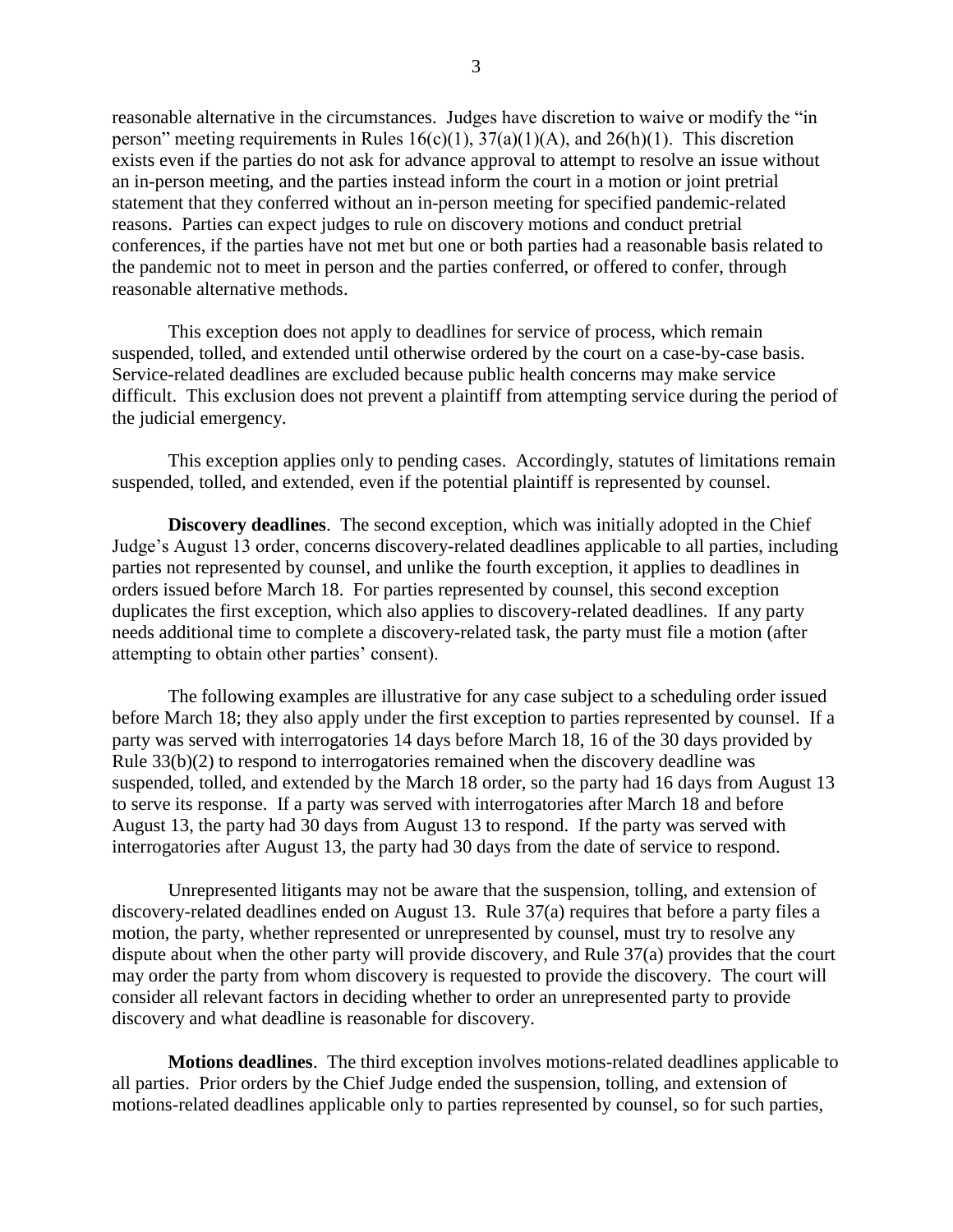this third exception duplicates the first exception, which also applies to motions-related deadlines. The November 5 order ends the suspension, tolling, and extension of these motionsrelated deadlines to parties not represented by counsel. With respect to unrepresented parties, the provision is prospective, and it applies only to deadlines for making or opposing motions that fall on or after November 10, 2020 and to deadlines for responses to motions filed on or after November 10, 2020. For example, if a magistrate judge directs entry of a final order or judgment on or after November 10, any motion for review must be filed and served within 14 days after entry of the order or judgment under Rule 73(b)(4)(A)(i), and if the 14-day deadline in Rule 12-I(e) for responses to motions applies, a party must file a response to a motion filed on or after November 10 within 14 days after service of the motion. For motions filed before November 10, 2020, a judge may order an unrepresented party to file or respond to a motion by a specified date.

If a represented or unrepresented party does not file a motion by a deadline that falls on or after November 10, the party may not thereafter file the motion until the party satisfies the requirements in Rule 6(b) concerning extensions of time. If a represented or unrepresented party does not timely file a response to a motion filed on or after November 10, the court may treat the motion as conceded under Rule 12-I(e).

This exception does not affect the requirement in Rule 12-I(a) that a party attempt to get the other parties' consent before filing a motion.

**Post-March 18 Orders**. The fourth exception makes explicit that there is no suspension, tolling, or extension of any deadline in any order issued after March 18, 2020. This exception applies even if the post-March 18 order does not explicitly state that the judge was exercising the authority under one of the Chief Judge's orders to make case-specific exceptions to the general principle of suspension, tolling, and extension. This exception applies to any order containing a schedule, even if the order is not denominated as a "scheduling order." If a party wants any deadline in a post-March 18 order suspended, tolled, or extended, the party must file a motion (after attempting to obtain other parties' consent).

This exception for post-March 18 orders includes any discovery-related deadline, such as a deadline for the close of discovery. Even if the post-March 18 order does not explicitly require the parties to respond to a discovery request by a date specified in the order, any discoveryrelated deadline necessarily obligates parties to respond to any discovery request in sufficient time to comply with the deadline. Otherwise, discovery-related deadlines in the order, such as a deadline for completion of discovery, would effectively be rendered meaningless.

If a party cannot comply with a deadline in a post-March 18 order, the party must file (after attempting to obtain the other parties' consent) a motion to extend any such deadline.

Conversely, as discussed above, deadlines in any order issued before March 18 are suspended, tolled, and extended unless the court ordered otherwise in an order issued on or after March 18 or unless an exception in the November 5 order applies.

**Writs of restitution**. The November 5 order provides, "Notwithstanding any other provision of this order, the time limits concerning the validity and issuance of writs of restitution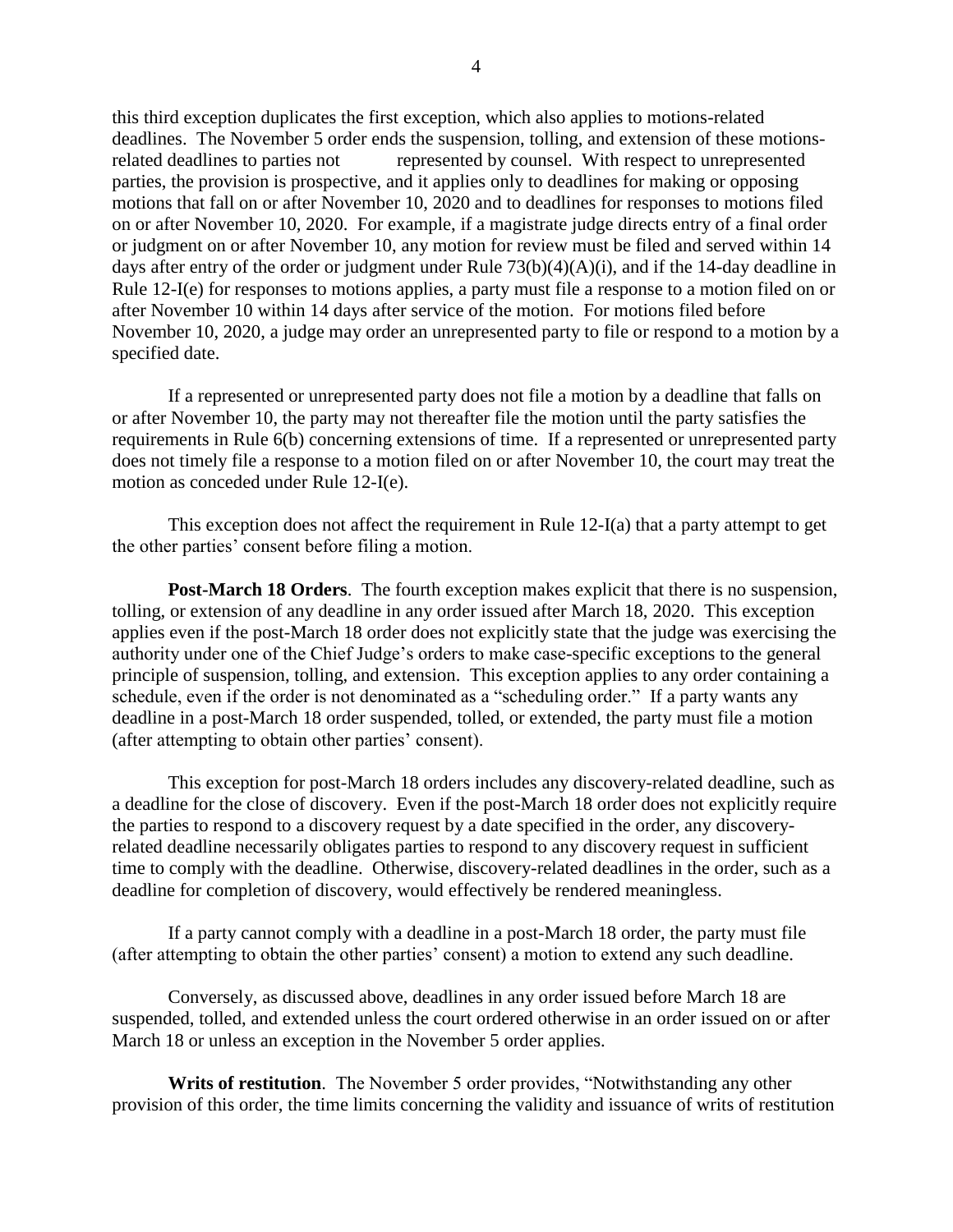in Rules 16(a)(4) and 16(c) of the Superior Court Rules of Procedure for the Landlord and Tenant Branch that would otherwise expire during the period of emergency are suspended, tolled and extended during the period of emergency."

Under Rule  $16(a)(4)$ , a writ of restitution is valid for a period of 75 days, and this 75-day period is suspended, tolled, and extended during the period of the judicial emergency. For example, if a writ was issued 25 days before the judicial emergency began on March 18, it will remain valid for 50 days after the judicial emergency ends, which will be on January 15, 2021 unless it is further extended.

Under Rule  $16(c)$ , either a writ of restitution must be issued within 90 days after entering a judgment or default or after vacating a stay of execution, or the plaintiff may file a request for issuance of the writ. This 90-day period for issuance of writs is suspended, tolled, and extended during the period of the judicial emergency. For example, if a judgment was entered 30 days before the judicial emergency began on March 18, the court may issue a writ within 60 days after the judicial emergency ends, and the plaintiff need not request issuance of a writ unless the court does not issue the writ during that 60-day period.

**Notice of evictions**. The November 5 order contains the following provision concerning notice of evictions:

Because (1) the Court has inherent authority to ensure that judgments for possession and writs of restitution are executed in a fair and orderly way, (2) the fair and orderly execution of writs of restitution requires landlords to provide reasonable notice of the rescheduled date when an eviction was postponed for a substantial period due to a public health emergency and not for a short period due to temperature or precipitation, and (3) it would not impose an unreasonable or undue burden on landlords to provide notice of the rescheduled date consistent with the terms of D.C. Code § 42-3505.01a, any landlord shall, when an eviction that had been scheduled on or after March 16, 2020 is rescheduled after the statutory stay on evictions ends, send a notice that complies with the requirements of D.C. Code § 42-3505.01a at least 21 days before the date on which the eviction is rescheduled

This provision affects landlords and tenants in cases where a landlord provided the notice required by D.C. Code § 42-3505.01a at least 21 days before an eviction that was scheduled on or after March 16, 2020 and that was postponed due to the public health emergency. This provision requires landlords in these cases to provide a second notice that complies with § 42- 3505.01a if the landlord reschedules the eviction after the period of the public health emergency ends.

Section 42-3505.01a requires landlords to deliver notice of scheduled evictions on a specified timetable and in a specified manner. More specifically,  $\S$  42-3505.01a(b)(2)(F) requires that the notice delivered by a landlord informing tenants of the scheduled date of an eviction shall state that it is the final notice from the housing provider before the time of eviction, even if the eviction date is postponed by the court or marshals. When § 42-3505.01a was adopted, D.C. Code § 42-3505.01(k) provided for postponement of evictions only due to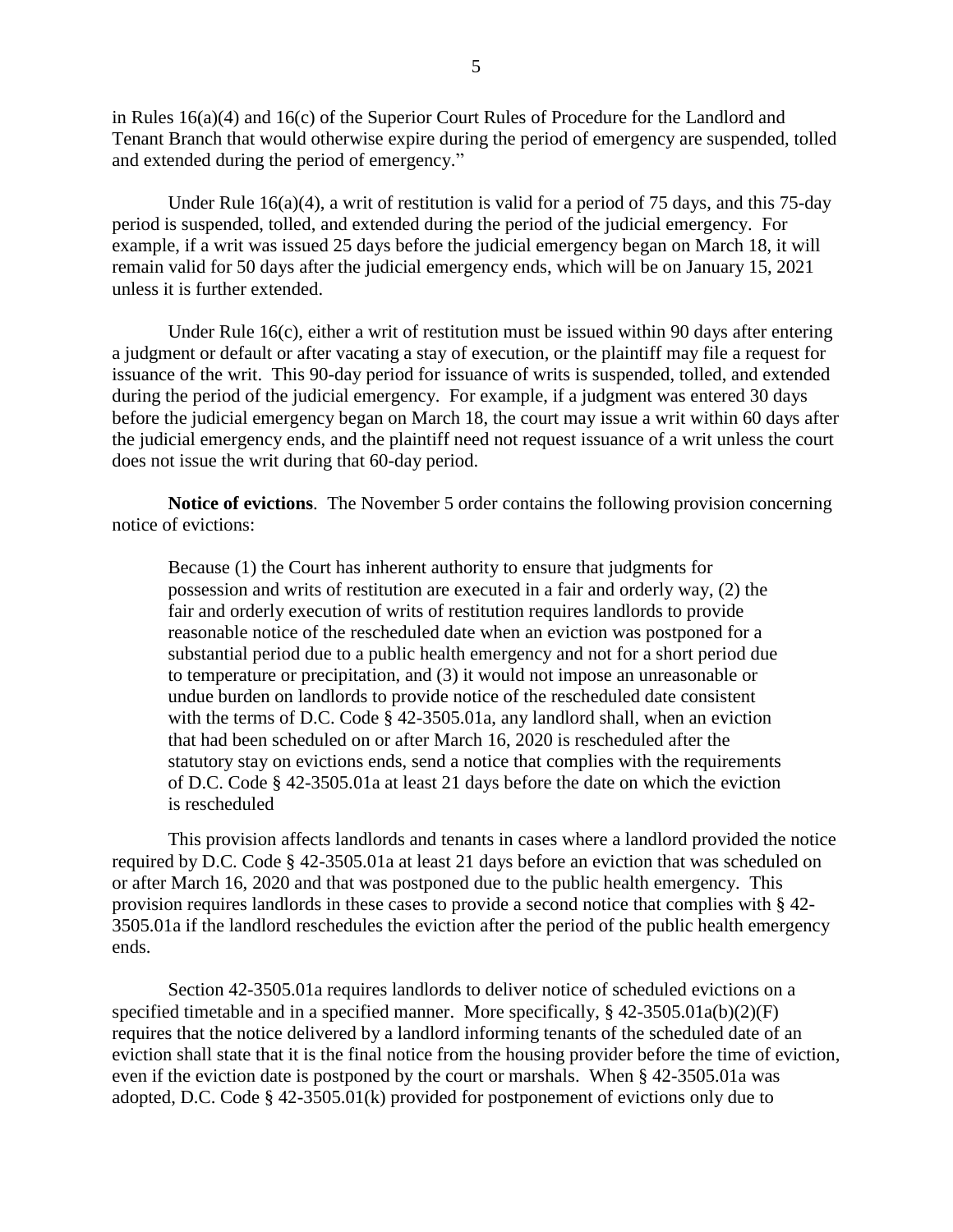temperature or precipitation. However, in March 2020, the COVID-19 Response Emergency Amendment Act of 2020 amended § 42-3505.01(k) to prohibit evictions during the period of time for which the Mayor has declared a public health emergency. Although § 42-3505.01a does not require a landlord to provide a second notice if an eviction is postponed for a relatively brief period due to weather-related factors, it does not preclude the court from requiring a second notice if an eviction is postponed for a lengthy and indefinite period due a public health emergency. The court has inherent authority to manage its docket to achieve the fair and orderly disposition of cases and to issue orders insuring that judgments for possession and writs of restitution are carried out in a fair and orderly way consonant with justice, and no statute or rule limits the authority of the court to issue orders concerning the fair and orderly execution of writs of restitution.

For a prolonged pandemic-related postponement, a second notice that provides at least 21 days' notice before the rescheduled date of the eviction gives the tenant a reasonable opportunity to move out or to exercise any legal rights that the tenant may have, and it enables the court to address any legal issue in a fair and orderly way. Moreover, the requirement of a second notice does not impose an unreasonable or undue burden on landlords, and it benefits landlords when the second notice results in the tenant moving out before the rescheduled date of the eviction. Accordingly, the court exercised its inherent authority over the execution of its judgments and writs to require a second notice in these limited circumstances.

**Debt collection cases**. The General Order Regarding Debt Collection Cases issued on May 7, 2020 specifically addresses deadlines in administratively-designated collection cases that are filed or pending during the period of the public health emergency declared by the Mayor and for 60 days after its conclusion. *See* [https://www.dccourts.gov/sites/default/files/matters](https://www.dccourts.gov/sites/default/files/matters-docs/General%20Order%20pdf/Collection-Case-General-Order.pdf)[docs/General%20Order%20pdf/Collection-Case-General-Order.pdf](https://www.dccourts.gov/sites/default/files/matters-docs/General%20Order%20pdf/Collection-Case-General-Order.pdf)*.* This order provides that, unless otherwise ordered by the Court, all deadlines and time limits in statutes, court rules, and standing and other orders, including statutes of limitation and service of process deadlines, that would otherwise expire during this period are tolled during this period. The General Order implements statutory restrictions on debt collection activities until 60 days after the end of the public health emergency declared by the Mayor; the Mayor has extended the public health emergency to at least December 30, 2020.

The cases on the calendar commonly referred to as the debt collection calendar includes cases that are subject to statutory restrictions on debt collection activities and cases that are not subject to these restrictions. The Civil Division is not scheduling hearings in any case on the debt collection calendar unless a party files a motion explaining why the statutory restrictions do not apply. The Civil Division is scheduling hearings in cases involving insurance subrogation, which are not subject to these statutory restrictions.

**Mortgage foreclosure cases**. The General Order Regarding Residential Mortgage Foreclosure Cases issued on July 2, 2020 addresses the administration of mortgage foreclosure cases during the period of the public health emergency declared by the Mayor and for 60 days after its conclusion. *See* [https://www.dccourts.gov/sites/default/files/matters](https://www.dccourts.gov/sites/default/files/matters-docs/General%20Order%20pdf/General-Order-for-Foreclosure-Cases-7-2-20.pdf)[docs/General%20Order%20pdf/General-Order-for-Foreclosure-Cases-7-2-20.pdf.](https://www.dccourts.gov/sites/default/files/matters-docs/General%20Order%20pdf/General-Order-for-Foreclosure-Cases-7-2-20.pdf)